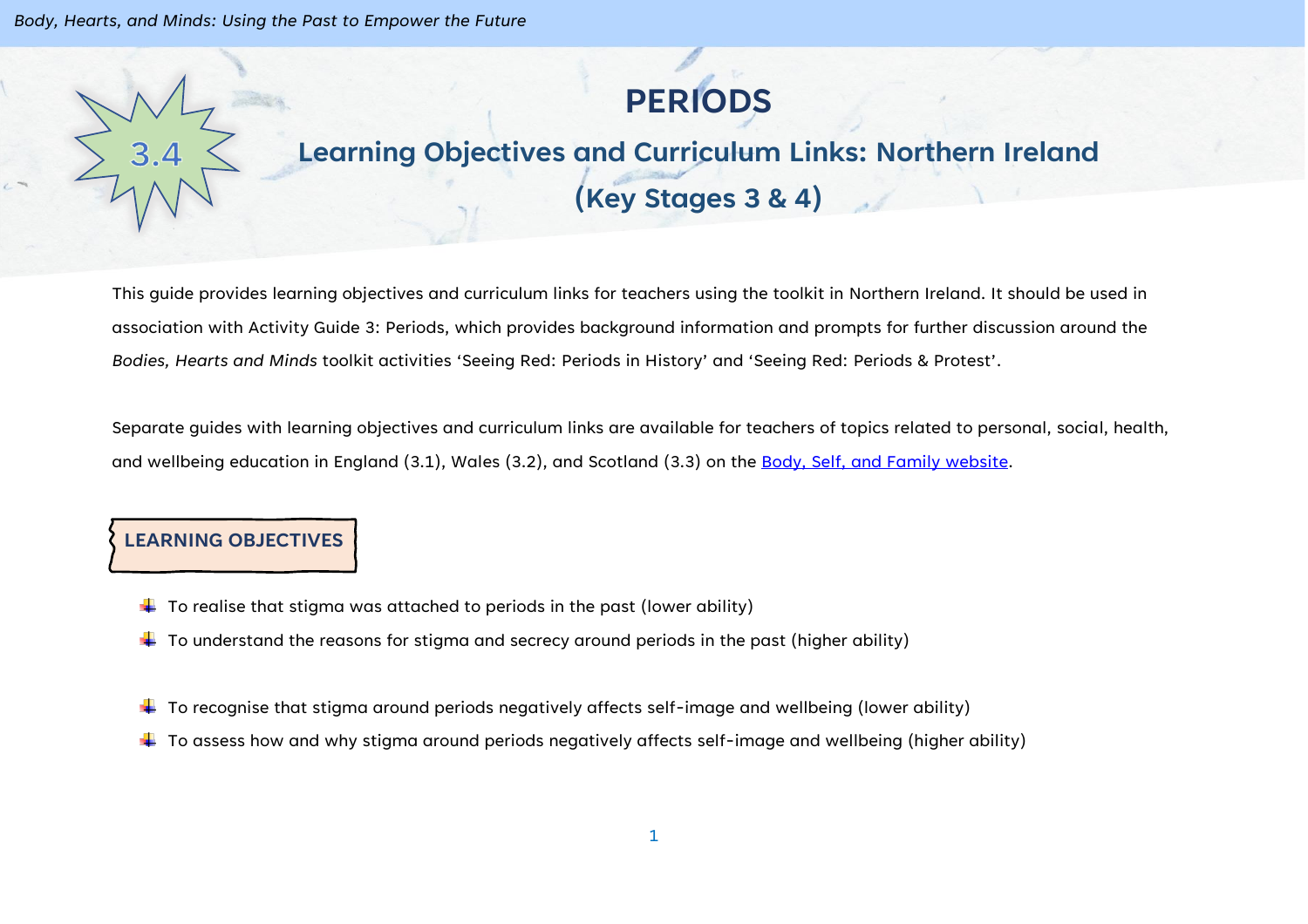- $\downarrow$  To identify some of the ways that stigma around periods is perpetuated today (lower ability)
- $\ddotplus$  To formulate effective techniques for challenging stigma around periods today (higher ability)

## **HOW DOES THIS ACTIVITY LINK TO THE CURRICULUM?**

### **Learning for Life and Work: Personal Development (Northern Ireland)**

#### **Key Stage 3 (age 11-14)**

**Pupils should have opportunities to explore the topics and develop the skills listed under each key concept heading.**

| Self-awareness                                                                                                                                                                                                                                           | <b>Personal Health</b>                                                                                                                                                                              |
|----------------------------------------------------------------------------------------------------------------------------------------------------------------------------------------------------------------------------------------------------------|-----------------------------------------------------------------------------------------------------------------------------------------------------------------------------------------------------|
| Explore and express a sense of self, for example, temperament,<br>feelings and emotions, personal responsibility, personal needs,<br>aspirations etc                                                                                                     | Explore the concept of Health as the development of a whole<br>person, for example, defining what makes up a whole person,<br>the need to develop physical, mental, social, moral, cognitive<br>etc |
| Investigate the influences on a young person, for example, peer<br>pressure, media, social and cultural trends, fears, anxieties and<br>motivations etc.                                                                                                 | Develop understanding about, and strategies to manage, the<br>effects of change on body, mind and behaviour, for example,<br>puberty, body image, mood swings, etc                                  |
| Explore the different ways to develop self esteem, for example,<br>enhanced self-awareness, sense of security and self worth,<br>setting achievable targets, developing resilience, new interests<br>and skills, learning to recognise achievement, etc. |                                                                                                                                                                                                     |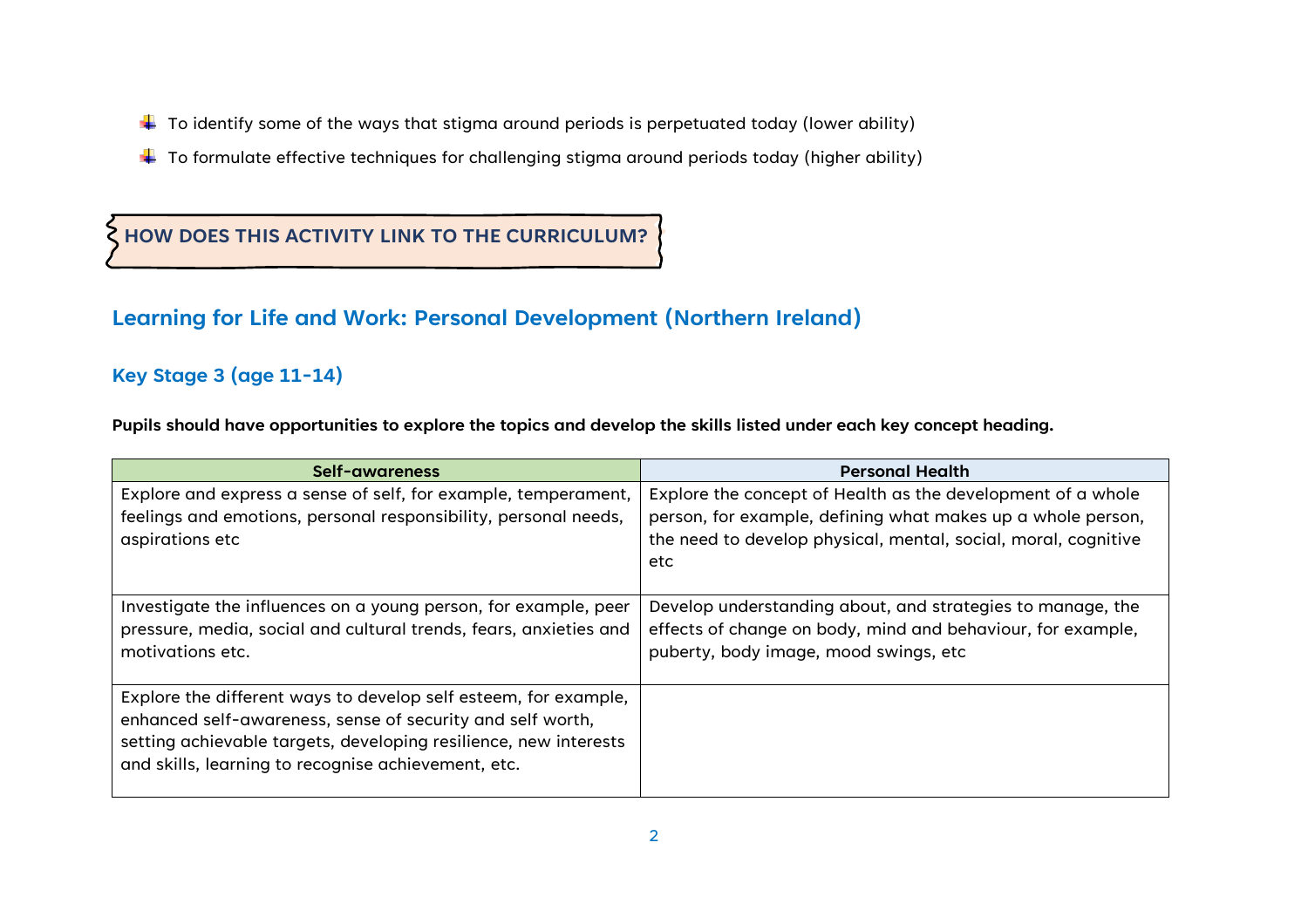#### **Generic Learning Outcomes**

Activities in the Hearts, Bodies, and Minds toolkit contribute to the following learning outcomes that require the demonstration of skills and application of knowledge and understanding of Personal Development. Pupils should be able to:

- research and manage information effectively to investigate PD issues;
- show deeper understanding by thinking critically and flexibly, solving problems and making informed decisions;
- demonstrate creativity and initiative when developing ideas and following them through;
- work effectively with others;
- demonstrate self-management by working systemically, persisting with tasks, evaluating and improving own performance.

#### **Key Stage 4 (14-16/Qualifications)**

#### **CCEA GCSE Specification in Learning for Life and Work – Unit 2: Personal Development**

| <b>Personal health and well-being</b>                                                                        | <b>Emotions and reactions to life</b>                                         | <b>Personal safety and well-being</b>   |
|--------------------------------------------------------------------------------------------------------------|-------------------------------------------------------------------------------|-----------------------------------------|
|                                                                                                              | experiences                                                                   |                                         |
| Developing a healthy mind - dealing with<br>the causes and consequences of anxiety,<br>stress and depression | Developing a positive concept of self                                         | The benefits and misuse of social media |
|                                                                                                              | Ways young people can manage<br>emotions and reactions to life<br>experiences |                                         |